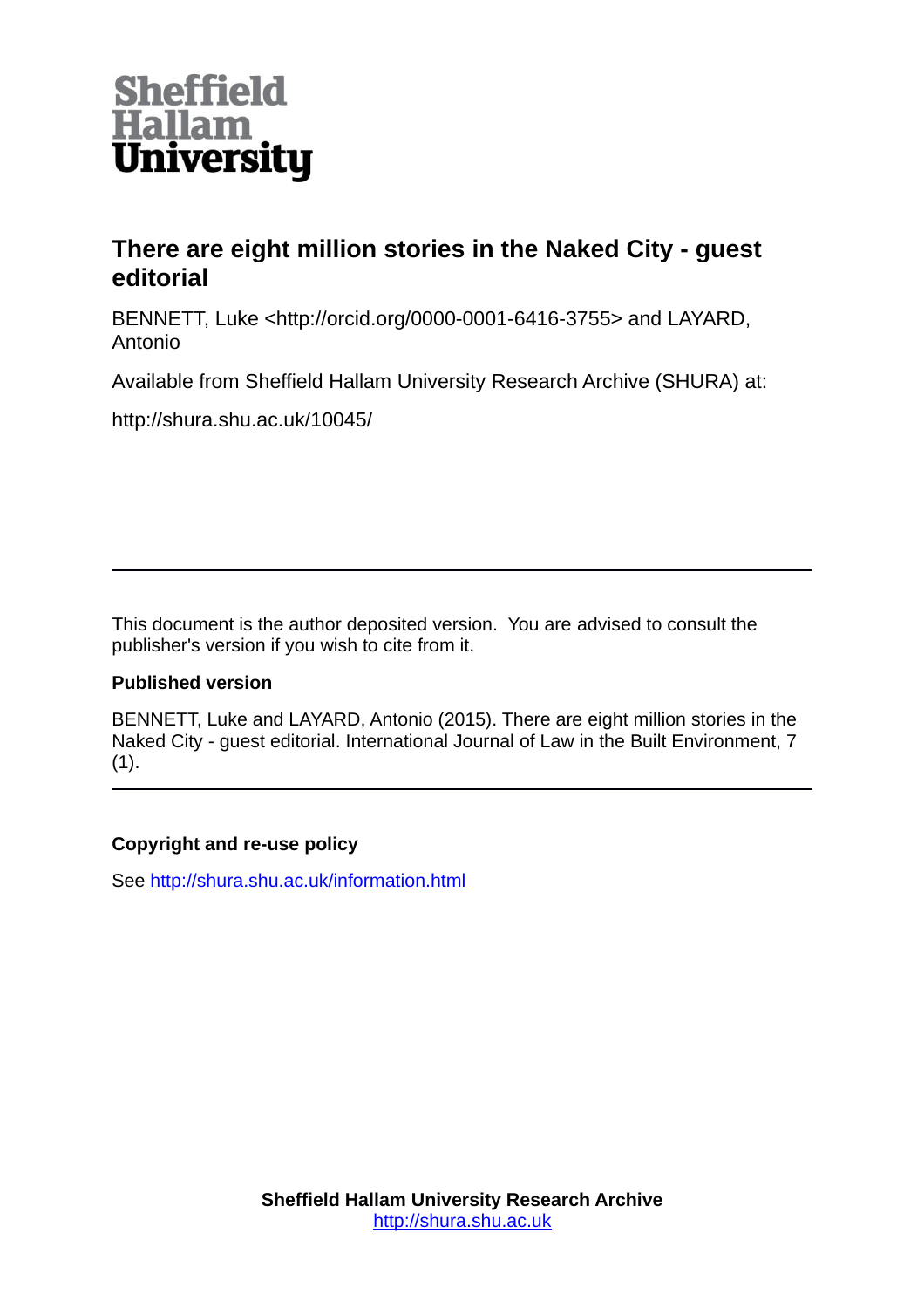## *EDITORIAL FOR THE LAW & GEOGRAPHY SPECIAL ISSUE OF THE INTERNATIONAL JOURNAL OF LAW IN THE BUILT ENVIRONMENT*

#### *"There are eight million stories in the Naked City"*

This title - the closing line to the 1948 film noir *The Naked City* - reminds us that cities are made of people, each of whom takes the built environment as a starting point and who, with a mixture of power, fate and (good or bad) fortune make their lives there, day-in and day-out. It reminds us that people *inhabit* the built environment, and bring it to life.

The phrase also, given its link to the film's prosaic account of an incident, passing encounters with multiple municipal systems and the mundane vagaries of a law enforcement unit, gives us the idea of the city as an awkward, slippery place to govern, or to even get a handle on. Thus the city – even when naked, somehow stripped open to an all seeing analytical eye  $-$  is a place in which anything might happen. Here, what happened today is no guide to what might happen tomorrow, for whilst systems of order and arrangement are present, they are constantly struggling to keep pace with the multiplicity of the urban realm, its throngs of people and the diverse lives they are trying to live there, its busy flows of matter and the flux of its built form.

This "problem" of order, and of how a social (and spatial) justice is pursued within dense built environments, is a theme that underlies each of the five articles presented here, in this special issue of the International Journal of Law in the Built Environment on *Law and Geography*. The authors' common concern is to examine the ways in which (and to what degrees of success) people, their laws and their dwellings, streets, places of work and leisure shape (and in turn are shaped by) each other, and how through such interaction the built environment arises and is sustained.

The authors each enquire into a fundamental aspect of urban living – how the built environment and the law attendant to it provides for either shelter, sanitation or sex. In this quest to observe law at work as an important actor *in* the built environment, the authors roam squatter and relocation camps in South Africa and Central Asia, peer into Canadian street-side waste bins, observe "Sexual Entertainment Venues" across the United Kingdom and spend time with the angry residents of a PFI social housing project in London.

In doing so, each contribution evocatively reflects the social critique that underlies both urban geography and socio-legal studies, and brings this critique to bear specifically upon the making of, and dwelling within, the built environment, in each case through close empirical investigation of aslived situations. Thus, in their blend of an ethnographic interpretation of "local" case studies and a wider analysis of policy and doctrine at work in the built environment, these articles exemplify the dominant methodological approaches and concerns within the cross-disciplinary endeavour known as "law and geography" (or increasingly "legal geography") and as guest editors we have intentionally chosen contributions that "do" legal geography, rather than presenting another set of synoptic commentaries upon what the cross-discipline is, or could strive to become (recent examples of comprehensive commentaries are Bartel et al (2013) and Braverman et al (2014)).

Following in the footsteps of Mariana Valverde's (2005) work on "municipal law", each of the contributions in this special issue reflects the current focus within legal geography upon the plurality of municipal law, that amalgam of localised licensing, zoning and related place and conduct-shaping powers that quietly exert powerful effects upon the urban realm. Thus Hubbard shows how local application of nationally enacted framework laws enabling municipalities to license "Sexual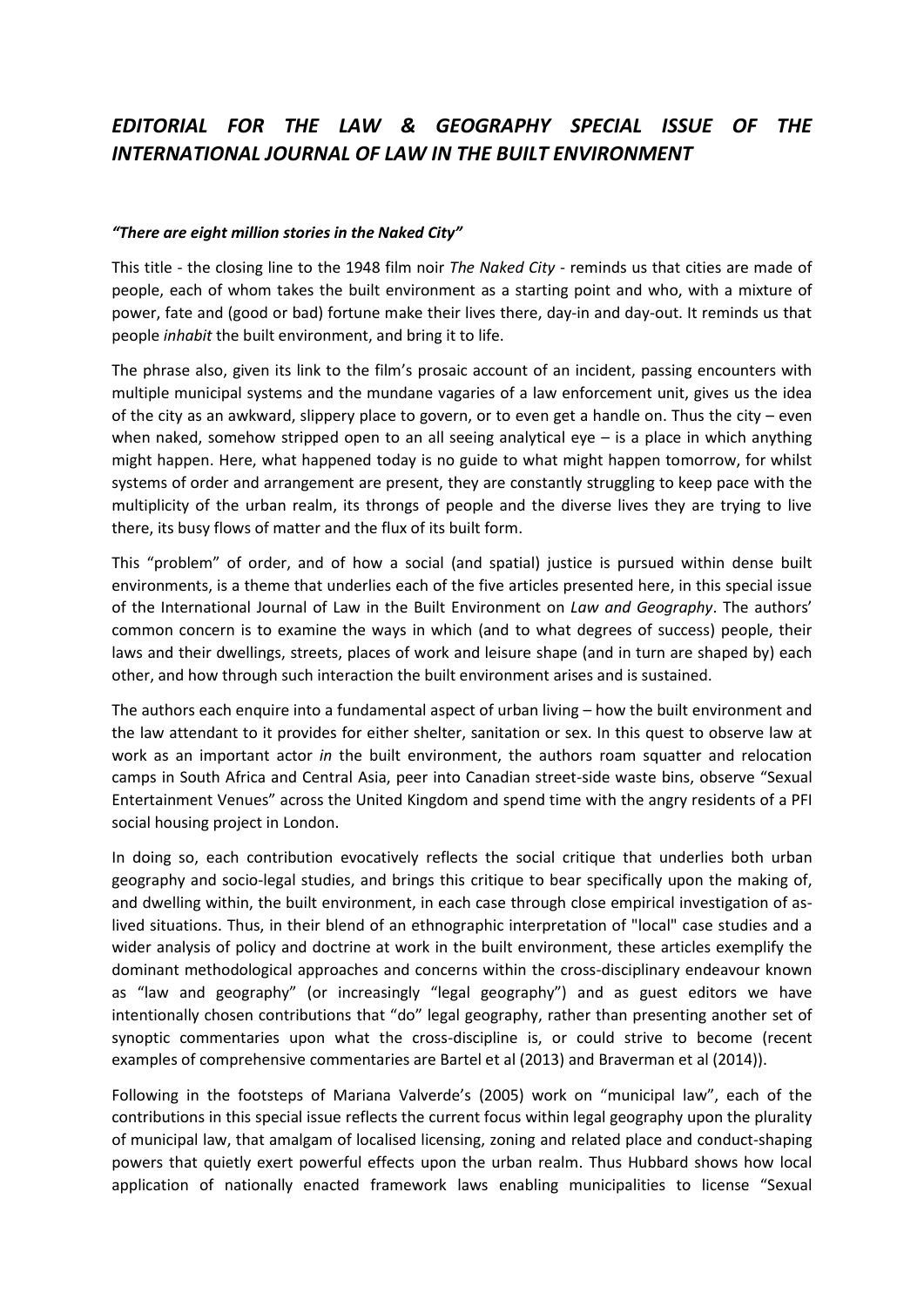Entertainment Venues" exerts a spatio-moral control over urban zones in accordance with local rather than national polities. Meanwhile Parizeau and Lepawsky show us how Canadian environmental laws concerning the street-side storage of wastes intersect with issues of privacy, propriety and public order in different ways in the different cities in which they are applied. Hatcher also exemplifies the pluralist view of law and power that is ascendant within contemporary legal geography, as his study dissects the mutable spatio-legal fortunes and fate of a peri-urban squatter camp in the Central Asian Republic of Kyrgyzstan, showing the plurality of actors, events and drivers at play in the "regularisation" of that supposedly "illegal" site. Hatcher's analysis thereby challenges a simplistic "top-down" model of a monolithic state that has full control either over the workings of its laws or the evolution of settlements within its territory.

In contrast, Ranslem's study of relocation camps in South Africa finds a more singular, and oppressive, effect in the evolving body of South African jurisprudence about the "temporary" status of these camps. Ranslem juxtaposes this jurisprudence with accounts of the material reality of life in such near-permanent temporary settlements, pointing to the ways in which the denizens become trapped in sub-standard camps by law and policy that purports to be founded on a concern for improving living conditions. Finally, Hodkinson and Essen develop further Ranslem's implicit concern that law should clearly and effectively allocate responsibility for providing adequate housing, in their examination of the spatio-legal practices imbricated alongside capital and politics in the "delivery" of a social housing regeneration project via the UK Government's Private Finance Initiative. They find within the PFI model a destabilising, dispossessory effect in which the residents' existing comfort, ownership and identification with the places that they already call home is undermined by urban regeneration processes dispassionately enacted through law and policy.

This special issue builds upon fruitful discussions at the legal geography sessions convened by us at the Royal Geographical Society's annual conference in 2013 and 2014, and we are grateful to the geographers, legal scholars and other academics who have engaged with us in those sessions, some of whom now have their work presented in this special issue.

We are also very grateful to the editors and the publishers of this journal for this opportunity to present legal geography as a contribution to built environment law scholarship. Historically located within the "critical" tradition of urban geography and socio-legal studies, legal geography strives to deliver critique in its engagement with the urban realm – and we feel this is an "edge" often absent in built environment law research, given its roots in professional built environment practice and processes.

In return however, we consider that built environment law scholarship can offer something important to legal geography. In our view legal geography comes into its own (and can contribute most to practice, policy and socio-legal scholarship) where it embraces the detail and actuality of law, alongside an attentiveness to spatiality. Thus the "legal" part of "legal geography" must not just be a superficial gloss upon a substantive geographic analysis. The detail of the law, and of the ways in which (and reasons for) its differential effects across varied built environment circumstances must be accounted for through a thorough analysis of how law is being applied to a situation, place or issue in question.

Alongside this, legal geography can learn from built environment law scholarship's implicit embrace of a socio-legal pluralism (i.e. that law emerges from many actors and positions) and in particular by looking to built environment law in order to bolster its under-developed appreciation of the role of contract law (and non-state law generally) within the constitution of places. Built environment law scholarship also could help inform legal geography's emergent attentiveness to the material basis of